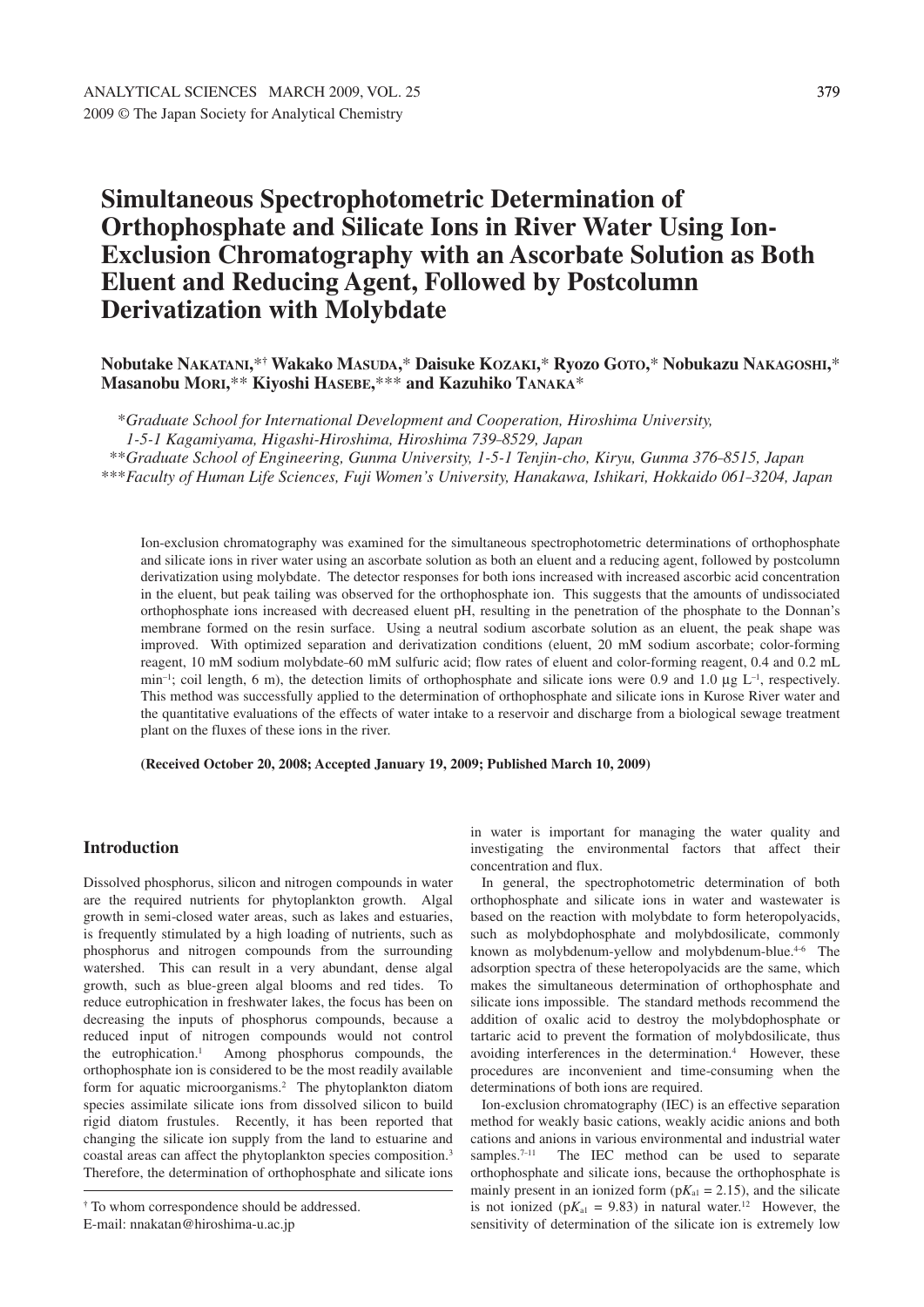using a conductivity detector, due to the limiting low equivalent ionic conductance. 13

We have previously reported on the simultaneous determination of orthophosphate and silicate ions using IEC, followed by postcolumn derivatization to molybdenum-yellow and molybdenum-blue and detection using a spectrophotometric detector. 14,15 Comparing the two methods, the sensitivity for the IEC with molybdenum-blue was relatively better than that with molybdenum-yellow. However, the determination of orthophosphate and silicate ions using IEC with molybdenumblue was complicated by requiring an additional pump for a reducing agent to convert the heteropolyacids into a reduced form, and the baseline noise caused by the three pumps was undesirable. Ultrapure water or diluted sulfuric acid was used as an eluent to separate the orthophosphate and silicate ions in these studies. Using a polymethacrylate-based weakly acidic cation-exchange column comprising carboxylate functional groups fixed on the resin, a solution of weak organic acid is suitable as an eluent for the separation of anions, because the dissociation/protonation of the functional groups, which is related to the ion-exclusion separation mechanism, can be easily controlled.<sup>10</sup> From this point of view, ascorbic acid ( $pK_{a1}$  = 4.10), which was used as a reducing agent in the molybdenumblue method, can be used as an eluent due to its weak acidity.

In this work, the simultaneous spectrophotometric determination of orthophosphate and silicate ions using IEC with postcolumn derivatization was investigated using an ascorbate solution as both the eluent and the reducing agent. This resulted in the ions being completely separated and detected following postcolumn derivatization. Furthermore, the baseline noise and sensitivity were improved due to the simplified system. The effectiveness of this method was demonstrated by water-quality monitoring of orthophosphate and silicate ions in practical water samples.

## **Experimental**

### *Reagents*

All reagent-grade or analytical-grade chemicals used in this study were obtained from Wako Chemicals Co. (Osaka, Japan). Commercial standard solutions of orthophosphate ions (100 mg  $L^{-1}$  as P) and silicate ions (1000 mg  $L^{-1}$  as Si) were used as stock standard solutions. For the eluent, ascorbic acid, sodium ascorbate or a mixture of the two was used. A solution of sulfuric acid and sodium molybdate was used as a color-forming reagent. Ultrapure water ( $> 18$  M $\Omega$  cm) was used to prepare the standard and reagent solutions.

#### *Apparatus*

A Tosoh ion chromatograph system consisting of two pumps (DP-8020), an on-line degasser (SD-8022), a column oven (CO-8020) and a spectrophotometric detector (UV-8020) was used. This system was controlled by a Tosoh chromatographic workstation, LC-8020 Model II. The injector was a manual sixway valve equipped with a 100-µL sample loop. The separation column used in this study was a Tosoh TSKgel Super IC-A/C  $(150 \text{ mm} \times 6.0 \text{ mm} \text{ i.d.})$  packed with a polymethacrylate-based weakly acidic cation-exchange resin (0.2 meq. mL<sup>-1</sup> cationexchange capacity). Derivatization with the color-forming reagent occurred in a reaction coil. The flow line and reaction coil were made from polyetheretherketone (PEEK) tubing with an internal diameter of 0.25 mm. Both the column and the reaction coil were kept in the column oven at 45˚C. The typical flow rates of the eluent and the color-forming reagent were 0.4



Fig. 1 Effect of the ascorbic acid concentration in the eluent on the detector responses (peak area) and the retention times for orthophosphate and silicate ions. Analytical conditions: separation column, TSKgel super IC-A/C; reaction coil, PEEK tubing (0.25 mm i.d.  $\times$  6 m); column oven temperature, 45°C; color-forming reagent, 10 mM sodium molybdate–50 mM sulfuric acid; eluent flow, 0.4 mL min<sup>-1</sup>; flow rate of color-forming reagent, 0.2 mL min<sup>-1</sup>; both of orthophosphate and silicate ion concentration,  $1000 \mu g L^{-1}$ . Lines:  $\circ$ , detector response for orthophosphate ion;  $\bullet$ , detector response for silicate ion;  $\Box$ , retention time of orthophosphate ion;  $\blacksquare$ , retention time of silicate ion.

and 0.2 mL min–1, respectively. The wavelength of the detector was set at 700 nm.

#### *Water samples*

River-water samples were collected from the Kurose River watershed, and a discharged water sample was collected from a biological sewage treatment plant in Hiroshima prefecture, western Japan on 23 July 2008. The Kurose River is a small river, and the discharge from the treatment plant is a significant source of orthophosphate in the watershed. <sup>15</sup> When water sampling was carried out, the flow rate was measured using a propeller anemometer (Katsushima Seiki Ltd.), and the depth of the sites at each cross section was recorded. <sup>16</sup> From the waterflow rates and cross-sectional areas, the river-water flux for each sampling point was calculated in order to determine the flux of orthophosphate and silicate ions. After filtration through a hydrophilic polytetrafluoroethylene (PTFE) syringe filter with a 0.2 µm pore size (DISMIC®-25<sub>HP</sub>, Advantec Toyo Kaisha, Ltd.), the water samples were stored in a dark room at 5˚C until analysis.

## **Results and Discussion**

*Effect of the ascorbate solution as an eluent on the separation and the detector responses for orthophosphate and silicate ions*

The effect of the ascorbic acid concentration in the eluent on the retention times and the detector responses (peak area) for the orthophosphate and silicate ions are shown in Fig. 1. The retention time of the orthophosphate ions increased slightly as the ascorbic acid concentration increased from 1 to 20 mM, but a greater degree of peak tailing was observed at higher ascorbic acid concentrations. The retention time and the peak shape of the silicate ions remained unchanged. As the ascorbic acid concentration increased, the pH value of eluent decreased from 3.65 to 3.02. The increasing retention time and the peak tailing of the orthophosphate ions with increasing ascorbic acid concentration were due to the ion-exclusion mechanism and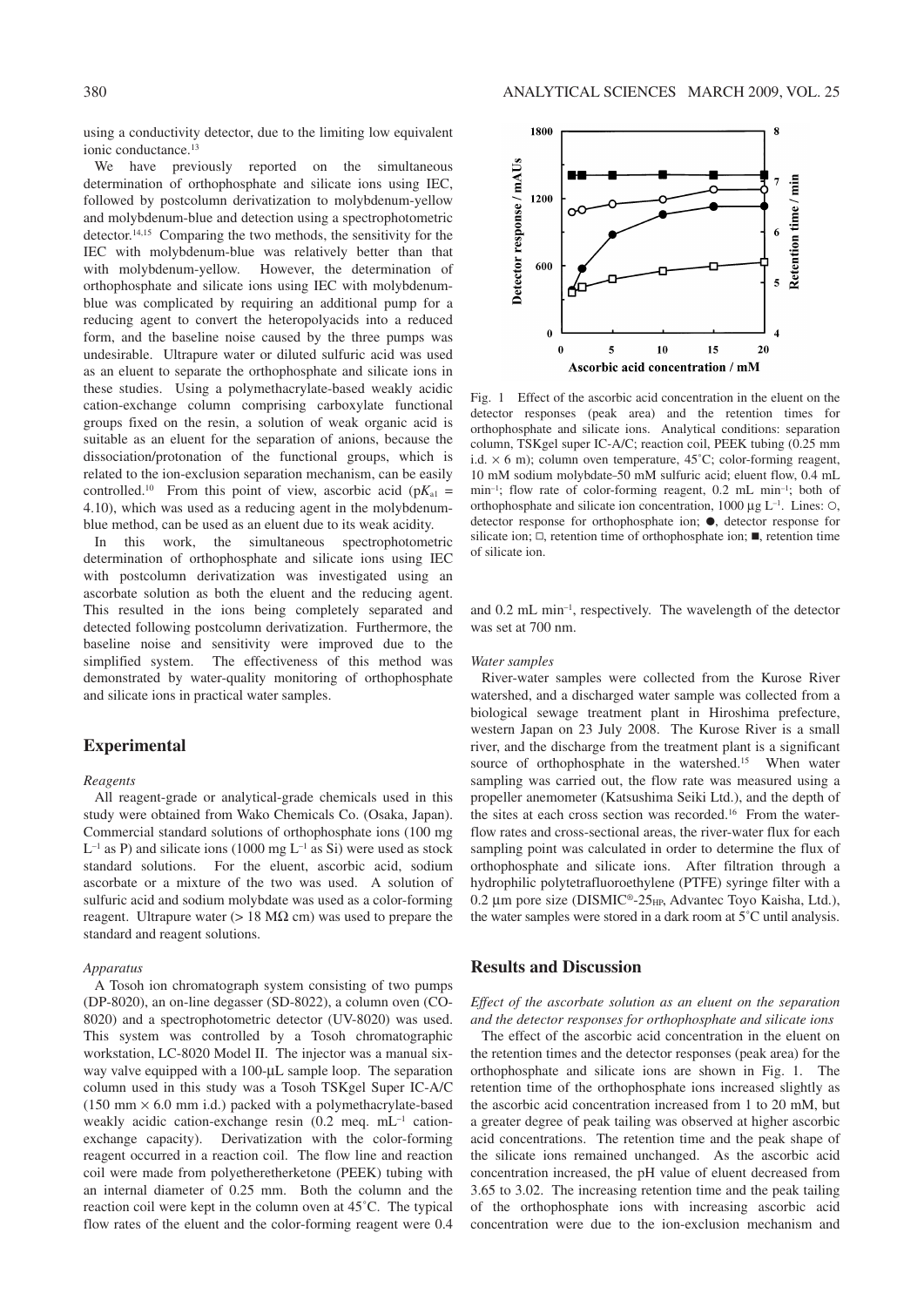

Fig. 2 Effect of the ratios of ascorbic acid to sodium ascorbate in the eluent on the detector responses (peak area) and the retention times for orthophosphate and silicate ions. Analytical conditions: total ascorbate concentration, 20 mM. The other conditions are in Fig. 1. Lines:  $\circ$ , detector response for orthophosphate ion;  $\bullet$ , detector response for silicate ion;  $\square$ , retention time of orthophosphate  $\mathbf{u}$ , retention time of silicate ion.

dissociation of the orthophosphate ions related to the eluent acidity. This resulted in the penetration of orthophosphate ions into the Donnan's membrane that formed on the resin surface. The detector responses for both ions increased as the concentrations of ascorbic acid increased to 15 mM, and they remained unchanged at ascorbic acid concentrations above 15 mM.

To improve the peak resolution and to reduce the peak tailing of the orthophosphate ions caused by the eluent acidity, a buffer solution of ascorbic acid and sodium ascorbate was used as an eluent with a constant concentration of 20 mM of the total ascorbate. The retention time of the orthophosphate ions decreased somewhat when there was a high proportion of sodium ascorbate in the eluent, and the peak tailing was improved. The retention time of the silicate ions remained unchanged (Fig. 2). When a 20 mM sodium ascorbate solution (pH 6.47) was used as the eluent, the detector response for the orthophosphate ions at 1000  $\mu$ g L<sup>-1</sup> was the highest, while the response for the silicate ions was the lowest. The concentration of silicate ions has been observed at levels of several thousand  $\mu$ g L<sup>-1</sup> in river water, while the concentrations of orthophosphate are often observed at less than 100  $\mu$ g L<sup>-1</sup>.<sup>15</sup> In addition, the detector response for the silicate ions could be improved by comparing the color-forming reagents, as described in a later section. Therefore, a solution of 20 mM sodium ascorbate was used as an eluent in this study to prioritize the detector response for orthophosphate ions over that for silicate ions.

## *Optimization of spectrophotometric detection for orthophosphate and silicate ions after ion-exclusion chromatographic separation*

With a solution of 20 mM sodium ascorbate being used as an eluent, optimization of the color-forming reagent containing sodium molybdate and sulfuric acid was examined. Figure 3 shows the effect of varying the sodium molybdate concentration in a color-forming reagent containing 60 mM sulfuric acid on the detector responses for the orthophosphate and silicate ions. The detector response for the orthophosphate ions increased slightly when the sodium molybdate concentration in the reagent was increased, whereas the response of silicate ions increased remarkably. However, the detector response for both the orthophosphate and silicate ions decreased when the sodium molybdate concentration exceeded 30 mM. Additionally, when



Fig. 3 Effect of the sodium molybdate concentration in the colorforming reagent on the detector responses (peak area) for orthophosphate and silicate ions. Analytical conditions: eluent, 20 mM sodium ascorbate; color-forming reagent, sodium molybdate–60  $m$ M sulfuric acid. The other conditions are as in Fig. 1. Lines:  $\circ$ , orthophosphate ion;  $\bullet$ , silicate ion.

ultrapure water was injected as a blank, a peak was observed at the same retention time as the orthophosphate ions, and the peak area of the blank exceeded  $2\%$  of that for the 1000 µg L<sup>-1</sup> orthophosphate ions when the sodium molybdate concentrations exceeded 20 mM. From these results, the optimal sodium molybdate concentration in the color-forming reagent was determined to be 10 mM.

The effect of the sulfuric acid concentration in the colorforming reagent containing 10 mM sodium molybdate on the detector response of both ions was also examined. The detector responses for both ions increased with increasing sulfuric acid concentration to a concentration of 60 mM, and the responses remained unchanged at higher concentrations. Therefore, the sulfuric acid concentration in the reagent was fixed at 60 mM.

The effects of the eluent flow rate and the reaction coil length on the retention time and the detector responses for the orthophosphate and silicate ions were examined. In this study, the flow rate of the color-forming reagent was set at half that of the eluent flow rate. With a 6-m long reaction coil, the detector responses for both ions increased as the eluent flow rate decreased from 1.0 to 0.1 mL min–1 , while the retention times of both ions increased. With the eluent flow rate maintained at a constant 0.4 mL min–1, the detector responses for both ions increased linearly as the length of the reaction coil was increased from 1 to 10 m. These results indicate that the formation rate of heteropolyacids, such as molybdophosphate and molybdosilicate, is relatively slow. As in previous studies, it should be noted that the selection of a lower eluent flow rate and/or a longer reaction coil length is an effective way to obtain highly sensitive detection of both orthophosphate and silicate ions. 14,15 For the purpose of a comparison with the analytical performance of previous studies, the optimized eluent flow rate and the reaction coil length in this study were set at  $0.4$  mL min<sup>-1</sup> and 6 m, respectively.

Using these optimized analytical conditions for the simultaneous determination of orthophosphate and silicate ions, good separation of these ions was achieved, as shown in Fig. 4.

## *Analytical performance*

The calibration curves were linear in the concentration range 10 – 1000  $\mu$ g L<sup>-1</sup> as P for the orthophosphate ions ( $r^2 = 0.9998$ )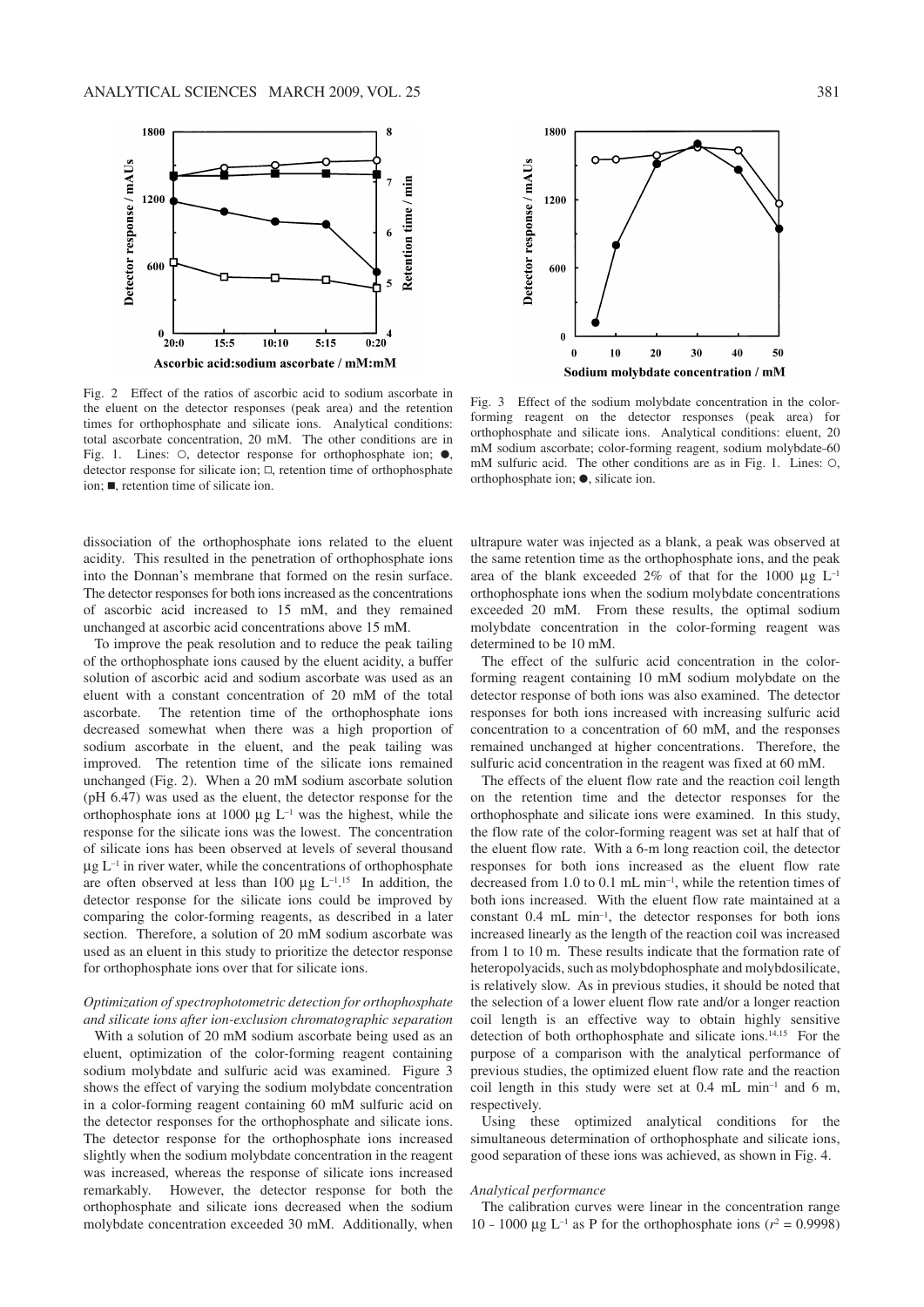

Fig. 4 Typical chromatogram of orthophosphate and silicate ions obtained using optimized chromatographic conditions. Analytical conditions: eluent, 20 mM sodium ascorbate; color-forming reagent, 10 mM sodium molybdate–60 mM sulfuric acid. The other conditions are as in Fig. 1. (A) Standard solution of 1000  $\mu$ g L<sup>-1</sup> as P and Si for both ions, (B) river water and (C) a close-up view of the river water. Peaks: 1, orthophosphate ion; 2, silicate ion.

and 10 – 5000  $\mu$ g L<sup>-1</sup> as Si for the silicate ions ( $r^2 = 0.9995$ ) using the optimized analytical conditions in this study.

The detection limits of orthophosphate and silicate ions corresponded to three-times the standard deviation of triplicate injections of both ions at 5  $\mu$ g L<sup>-1</sup> standard solution, and were 0.9 and 1.0  $\mu$ g L<sup>-1</sup>, respectively. These detection limits were somewhat improved compared with our previous studies using a two-pump system with molybdenum-yellow and a three-pump system with molybdenum-blue.<sup>14,15</sup> The improvements are due to a reduced total flow rate and lower baseline noise from the simplified system.

Ten replicate chromatographic runs for both orthophosphate and silicate ions at 10  $\mu$ g L<sup>-1</sup> were undertaken, and the relative standard deviations of the peak area were 0.54 and 5.86%, respectively, and the relative standard deviations of the retention time were 0.18 and 0.26%, respectively.

The recovery tests were performed by the addition of  $0.1 \mu$ g as P for orthophosphate ions and  $2 \mu$ g as Si for silicate ions to five different river-water samples. Good results for both orthophosphate and silicate ions were obtained with recoveries in the range of 95.7 to 101.6% (mean  $\pm$  S.D., 97.6  $\pm$  2.4%) and 95.5 to 102.9% (mean  $\pm$  S.D., 99.3  $\pm$  3.5%), respectively.

## *Application to water quality monitoring for orthophosphate and silicate ions in river water and discharged water from a biological sewage treatment plant*

The method developed in this study was used to investigate the water quality in the Kurose River watershed, in the city of Higashi-Hiroshima, in western Japan. The concentrations of orthophosphate and silicate ions in the river were observed in the ranges of 14 to 401 µg  $L^{-1}$  and 4840 to 9290 µg  $L^{-1}$ , respectively. As mentioned in our previous study, the concentrations of the orthophosphate ions increased dramatically downstream of the discharge from a biological sewage treatment plant, while the concentrations of the silicate ions decreased slightly from upstream to downstream. 15

The fluxes of orthophosphate and silicate ions at each sampling point were determined from the water flux and their concentrations in order to evaluate the effect of water intakes from the river to the reservoir and discharge from the treatment



Fig. 5 Distribution of water flow, orthophosphate ion and silicate ion flux from upstream to downstream of Kurose River. Lines:  $\triangle$ . water flow flux;  $\circ$ , orthophosphate ion flux;  $\bullet$ , silicate ion flux.



Fig. 6 Mass balance flow of water, orthophosphate ions and silicate ions at the points between D and E.

plant into the river. Figure 5 shows the fluxes of water, the orthophosphate ions and the silicate ions from upstream to downstream on the Kurose River. The flux of orthophosphate ions was dependent on the water flux between sampling points A to F, and then remained fairly constant downstream, suggesting that the transformation of dissolved orthophosphate ions to an insoluble form may be occurring through absorption to the sediment and biotic uptake in the river water of the downstream area. However, the variation of the silicate ion flux depended almost entirely on the water flux. It could be suggested that silicate ions are comparatively insusceptible to biological and physicochemical factors when flowing with water in a river.

The fluxes of orthophosphate and silicate ions corresponding to the water flow dramatically decreased between points D and E due to a water intake from the Kurose River to the Minaga Reservoir, where most of the impounded water is supplied to the city of Kure. Using the measured concentrations and water flux at the sampling points, including the point where water is redelivered from the reservoir to the river, the mass balance values of water, orthophosphate ions and silicate ions at the points from D to E were calculated; results are shown in Fig. 6. Removal of the orthophosphate ions from the Kurose River water due to the water intake from the river through the reservoir to Kure city was 78.5%, while the water flow and silicate ions were reduced by 63.0 and 67.2%, respectively. These results suggested that orthophosphate ions in river water are removed by biological and physicochemical processes, such as absorption and biotic uptake in the reservoir. Consequently, the concentration of orthophosphate ions in redelivered water